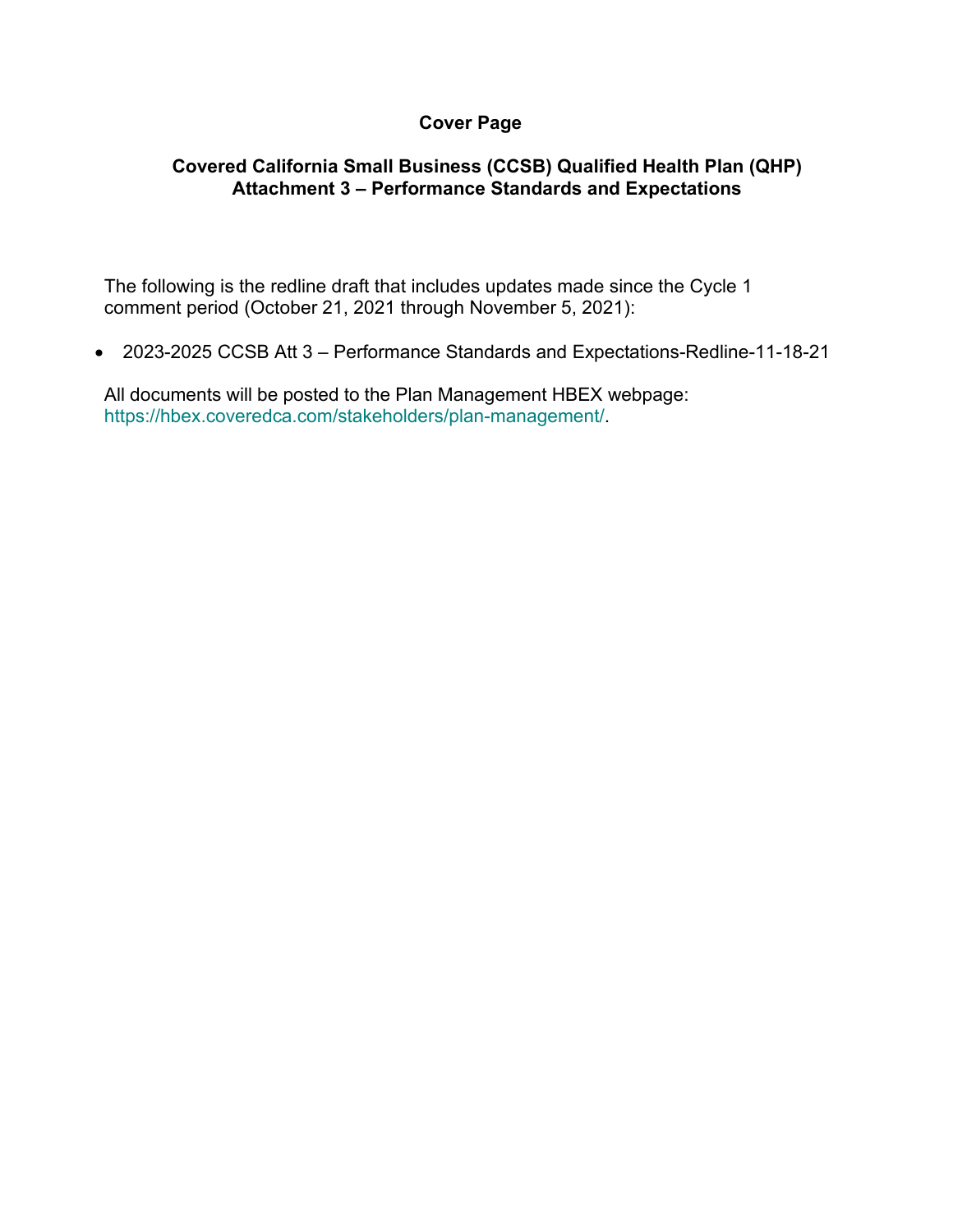## **Attachment X3. – Performance Standards and Expectations**

During the term of this Agreement, Contractor shall meet or exceed the Performance Standards identified in this Attachment. Contractor shall submit the data required by the Performance Standards by the date specified by Covered California. Some of the data required applies to a window of time. Some of the data represents a point in time. This measurement timing is described in more detail in the sections within this Attachment.

Contractor shall monitor and track its performance each month against the Performance Standards and provide Covered California with a detailed Monthly Performance Report in a mutually-agreeable format. Contractor must report on Covered California business only and report Contractor's Enrollees in Covered California for the Individual Exchange separate from Contractor's Enrollees in Covered California for Small Business. Except as otherwise specified below in the Performance Standards Table, the reporting period for each Performance Standard shall be one calendar month. All references to days shall be calendar days and references to time of day shall be to Pacific Standard Time.

If Contractor fails to meet any Performance Standard in any calendar month (whether or not the failure is excused), Covered California may request and Contractor shall (a) investigate and report on the root cause of the problem; (b) develop a corrective action plan (where applicable); (c) to the extent within Contractor's control, remedy the cause of the performance failure and resume meeting the affected Performance Standards; (d) implement and notify Covered California of measures taken by Contractor to prevent recurrences, if the performance failure is otherwise likely to recur; and (e) make written recommendations to Covered California for improvements in Contractor's procedures.

Performance scores will be determined on an annual basis at the end of each calendar year, based on Contractor's final year-end data for each Performance Standard.

Covered California will provide the Contractor an Initial Contractor Performance Standard Evaluation Report, covering preliminary year end data available, which Covered California will send to Contractor for review no later than February 28th of the following calendar year.

When the results of the Performance Standards are calculated, Covered California will provide Contractor with a Final Contractor Performance Standard Evaluation Report.

If Contractor does not agree with either the Initial or Final Performance Standard Evaluation Report, Contractor may dispute the Report in writing within thirty (30) calendar days of receipt of that Report. The written notification of dispute shall provide a detailed explanation of the basis for the dispute. Covered California shall review and provide a written response to Contractor's dispute within thirty (30) calendar days of receipt of Contractor's notification of dispute. If the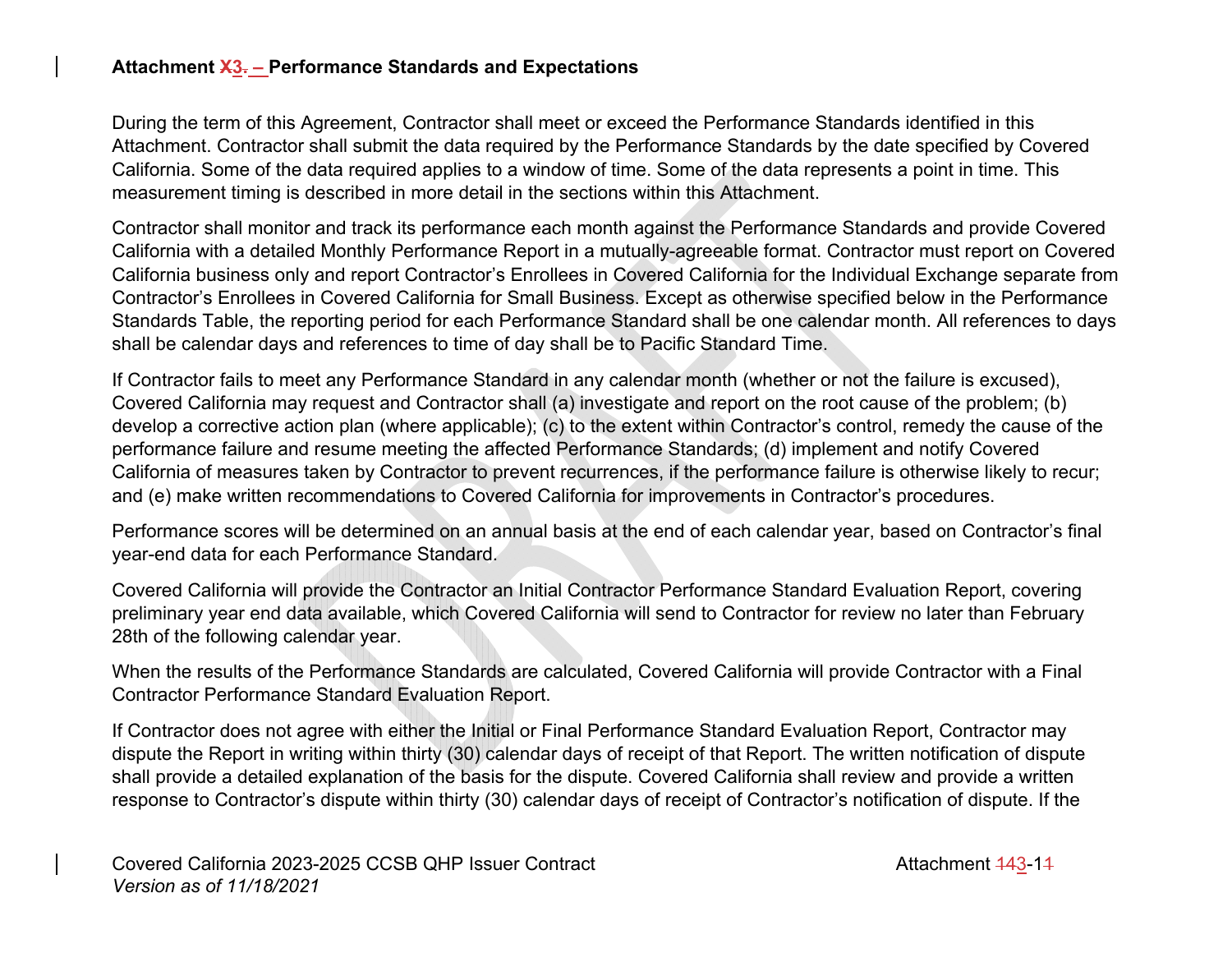## **Attachment X3. – Performance Standards and Expectations**

Contractor still disputes the findings of Covered California, Contractor may pursue additional remedies in accordance with Section 12.1 of the Agreement.

Contractor shall not be responsible for any failure to meet a Performance Standard if and to the extent that the failure is excused pursuant to Section 12.7 of the Agreement (Force Majeure), or the parties agree that the lack of compliance is due to Covered California's failure to properly or timely perform (or cause to be properly or timely performed) any responsibility, duty, or other obligation under this Agreement, provided that Contractor timely notifies Covered California of the problem and uses commercially reasonable efforts to perform and meet the Performance Standards notwithstanding Covered California's failure to perform or delay in performing.

If Contractor wishes to avail itself of one of these exceptions, Contractor must notify Covered California in its response to the performance report identifying the failure to meet such Performance Standard. This response must include: (a) the identity of the Performance Standard that is subject to the exception, and (b) the circumstances that gave rise to the exception in sufficient detail to permit Covered California to evaluate whether Contractor's claim of exception is valid. Notwithstanding anything to the contrary herein, in no event shall any failure to meet a Customer Satisfaction Performance Standard fall within an exception.

The Parties may adjust, suspend, or add Performance Standards from time to time, upon written agreement of the parties, without an amendment to this contract.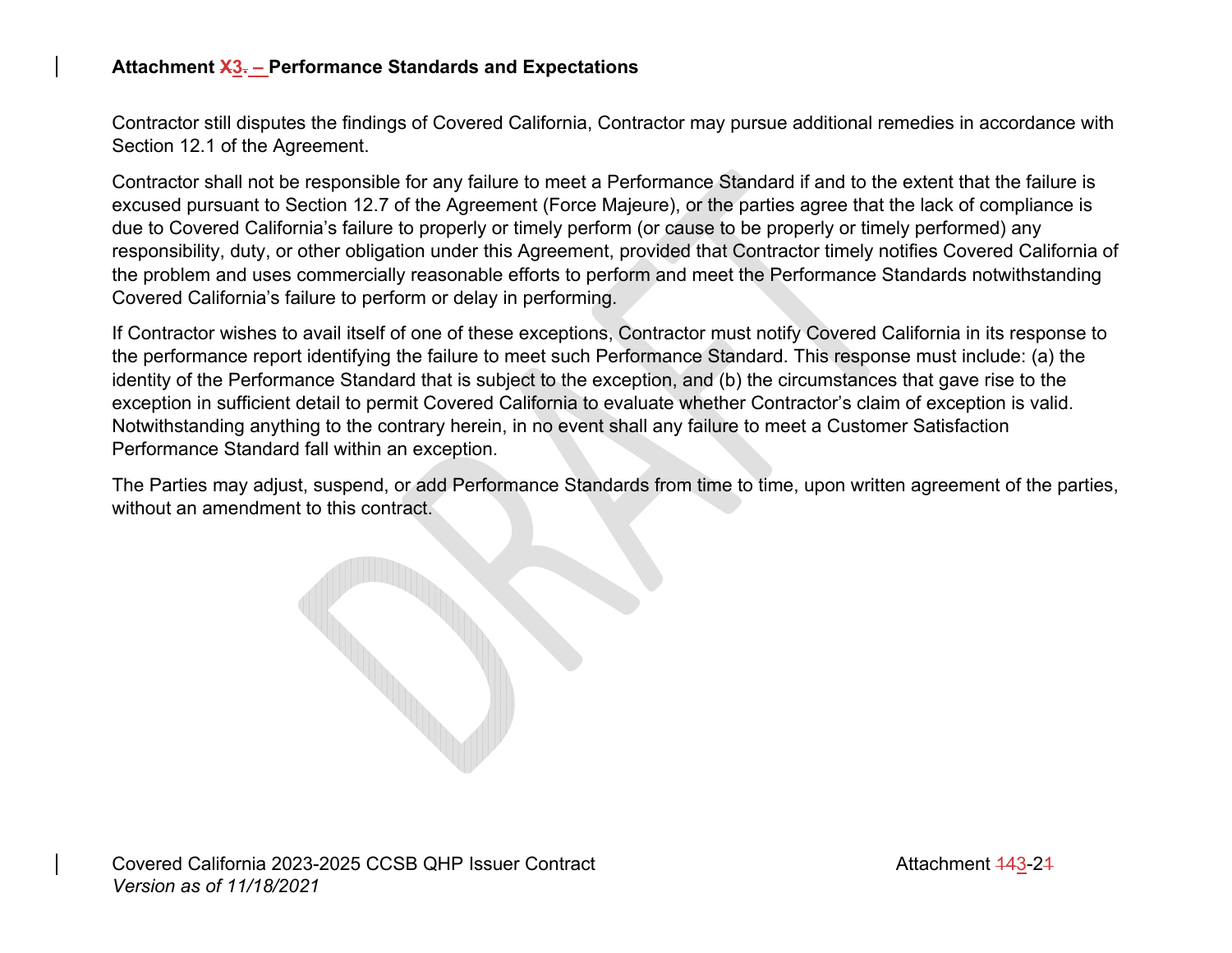| <b>Performance Standards and Expectations</b> |                                                                                                                               |                                                                                                                                                                                                    |                                                                                       |                                      |  |  |
|-----------------------------------------------|-------------------------------------------------------------------------------------------------------------------------------|----------------------------------------------------------------------------------------------------------------------------------------------------------------------------------------------------|---------------------------------------------------------------------------------------|--------------------------------------|--|--|
| <b>Performance Standard</b>                   |                                                                                                                               | <b>Performance Requirements</b>                                                                                                                                                                    | <b>Contractor Must</b><br><b>Submit Data by</b><br>the 10th of the<br>following month | <b>Measurement Period</b>            |  |  |
| 1.1                                           | Abandonment<br>Rate                                                                                                           | Expectation: No more than 3% of<br>incoming calls abandoned in a calendar<br>month.<br>Divide number of abandoned calls by the<br>number of calls offered to a phone<br>representative.            | $\mathsf{X}$                                                                          | January 1, 2023-December<br>31, 2023 |  |  |
| 1.2                                           | <b>Service Level</b>                                                                                                          | Expectation: 80% of calls answered in<br>30 seconds or less.                                                                                                                                       | X                                                                                     | January 1, 2023-December<br>31, 2023 |  |  |
| 1.3                                           | Grievance<br><b>Resolution</b>                                                                                                | Expectation: 95% of Covered California<br>enrollee grievances resolved within 30<br>days of initial receipt.                                                                                       | X                                                                                     | January 1, 2023-December<br>31, 2023 |  |  |
| 1.4                                           | <b>Covered</b><br><b>California member</b><br><b>Email or Written</b><br><b>Inquiries</b><br>Answered and<br><b>Completed</b> | <b>Expectation: 90% of Covered California</b><br>member email or written inquiries<br>answered and completed within 15<br>business days of the inquiry. Does not<br>include appeals or grievances. | X                                                                                     | January 1, 2023-December<br>31, 2023 |  |  |